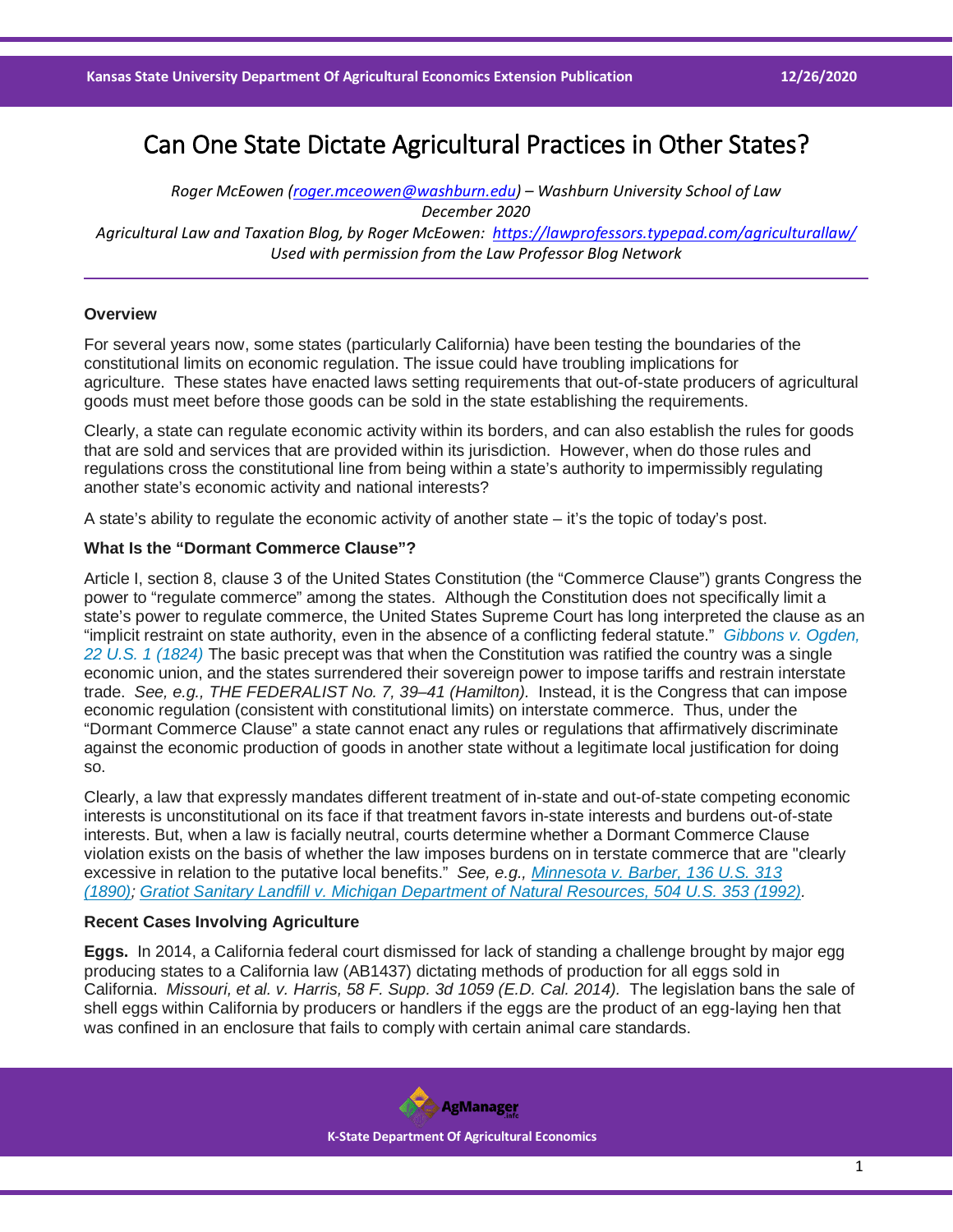The lawsuit claimed that the law (which amended the state's Health and Safety Code) and its implementing regulations, violated the Commerce Clause of the United States Constitution and was preempted by the Federal Egg Products Inspection Act. *[21 U.S.C. §1031](https://casetext.com/statute/united-states-code/title-21-food-and-drugs/chapter-15-egg-products-inspection/section-1031-congressional-statement-of-findings?ref=ArRBZs!mUbR2m) et seq.* Effective January 1, 2015, the law criminalized the sale of eggs for human consumption in California if the eggs were the product of egg-laying hens confined in a manner not in compliance with the law *no matter where they were produced.* A violation of the law constitutes a misdemeanor and is punishable with a fine of not more than \$1,000 or imprisonment in the county jail for not more than 180 days or both. *[Cal. Health & Safety Code §25997.](https://casetext.com/statute/california-codes/california-health-and-safety-code/division-20-miscellaneous-health-and-safety-provisions/chapter-15-safety-glazing-materials/section-25997?ref=ArRBZs!rUNRVv)*

The implementing regulations require enclosures containing nine or more egg-laying hens to provide a minimum of 116 square inches of floor space per bird. *[3 C.C.R. 1350.](https://casetext.com/regulation/california-code-of-regulations/title-3-food-and-agriculture/division-3-economics/chapter-1-fruit-and-vegetable-standardization/subchapter-3-eggs/section-1350-shell-egg-food-safety?ref=ArRBZs!SfXvsn)* Enclosures containing eight or fewer birds are also regulated. *Id.* Purportedly, the law was enacted to "protect California consumers from the deleterious, health, safety, and welfare effects of the sale and consumption of eggs derived from egg-laying hens that are exposed to significant stress and may result in increased exposure to disease pathogens including salmonella." The plaintiffs, however, alleged that the California legislature's real intent was to "level the playing field" for California producers faced with a costly California regulatory regime. It was not enacted, the plaintiffs claimed, with the primary concern of protecting the health of California citizens.

The trial court dismissed the case for lack of standing. The court asserted that the plaintiffs were claiming injury-in-fact to all of the citizens in their respective states, and reasoned that the increased cost of egg production in the non-California states challenging the law did not affect the general citizenry of those states. Instead, the court determined that the California legislation would only impact egg producers that failed to conform their farming procedures to comply with the California rules. Thus, according to the court, the plaintiffs did not bring the case on behalf of "a substantial segment of their populations." While the court accepted as true the claim that the California legislation would impose a substantial cost on the plaintiffstates, that cost wouldn't be borne on the citizenry of the states as a whole, but rather just the subset of egg farmers that wished to continue selling eggs in California.

The court also dismissed as without merit and speculative the plaintiffs' argument that any resulting increase in the cost of eggs would injure all egg consumers. The plaintiffs also alleged that they were disadvantaged compared to other states that were not impacted by the California legislation. The court also dismissed this allegation as a basis for standing because the plaintiff states would not have to completely withdraw from egg production but would only incur "price fluctuations."

The court also determined that the threat of prosecution by California was merely speculative and was not imminent. The court noted that the plaintiffs didn't "articulate any concrete plan by their egg farmers to violate California's shell egg laws." Merely preferring to continue to market eggs to California, the court said, was not a specific harm. Unfortunately, the trial court failed to cite any cases to support its position on the standing issue where a state threatened to impose or did impose criminal penalties on conduct occurring in other states.

The trial court's opinion was affirmed on appeal. *[Missouri v. Harris, 842 F.3d 658 \(9th Cir. 2016\).](https://casetext.com/case/state-ex-rel-koster-v-harris?ref=ArRBZs!8ycBO6)* The U.S. Supreme Court declined to hear the case. *Missouri v. Becerra, 198 L. Ed. 2d 255 (2017).*

**Beyond eggs.** In the fall 2018 election, California voters passed Proposition 12 ("The Farm Animal Confinement Initiative") that establishes minimum requirements on farmers to provide more space for egglaying hens, breeding pigs, and caves raised for veal. Specifically, the law requires that covered animals be housed in confinement systems that comply with specific standards for freedom of movement, cage-free design and minimum floor space. The law identifies covered animals to include veal calves, breeding pigs and egg-laying hens. The implementing regulations prohibit a farm owner or operator from knowingly causing any covered animal to be confined in a cruel manner, as specified, and prohibits a business owner or operator from knowingly engaging in the sale within the state of shell eggs, liquid eggs, whole pork meat or whole veal meat, as defined, from animals housed in a cruel manner.



 **K-State Department Of Agricultural Economics**